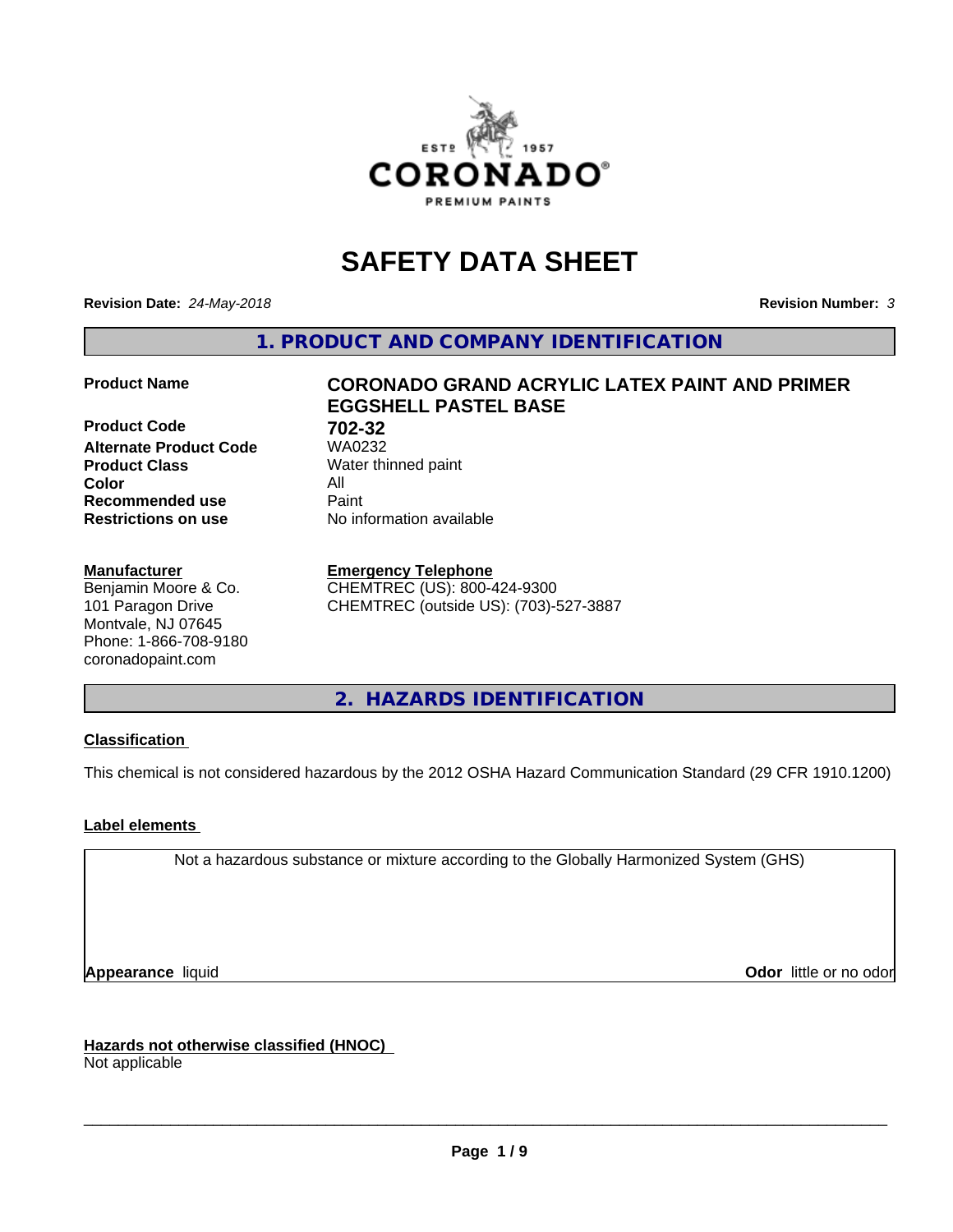#### **Other information**

No information available

## **3. COMPOSITION INFORMATION ON COMPONENTS**

\_\_\_\_\_\_\_\_\_\_\_\_\_\_\_\_\_\_\_\_\_\_\_\_\_\_\_\_\_\_\_\_\_\_\_\_\_\_\_\_\_\_\_\_\_\_\_\_\_\_\_\_\_\_\_\_\_\_\_\_\_\_\_\_\_\_\_\_\_\_\_\_\_\_\_\_\_\_\_\_\_\_\_\_\_\_\_\_\_\_\_\_\_

| <b>Chemical name</b> | <b>CAS No.</b> | Weight-% |
|----------------------|----------------|----------|
| Titanium dioxide     | 13463-67-7     | ∼        |
| Kaolin, calcined     | 92704-41-      | ັ        |
| Silica, amorphous    | 7631-86-9      |          |

|                                                  | 4. FIRST AID MEASURES                                                                                    |
|--------------------------------------------------|----------------------------------------------------------------------------------------------------------|
| <b>General Advice</b>                            | No hazards which require special first aid measures.                                                     |
| <b>Eye Contact</b>                               | Rinse thoroughly with plenty of water for at least 15 minutes and consult a<br>physician.                |
| <b>Skin Contact</b>                              | Wash off immediately with soap and plenty of water while removing all<br>contaminated clothes and shoes. |
| <b>Inhalation</b>                                | Move to fresh air. If symptoms persist, call a physician.                                                |
| Ingestion                                        | Clean mouth with water and afterwards drink plenty of water. Consult a physician<br>if necessary.        |
| <b>Most Important</b><br><b>Symptoms/Effects</b> | None known.                                                                                              |
| <b>Notes To Physician</b>                        | Treat symptomatically.                                                                                   |
|                                                  |                                                                                                          |

**5. FIRE-FIGHTING MEASURES**

| Use extinguishing measures that are appropriate to local<br>circumstances and the surrounding environment.                                   |
|----------------------------------------------------------------------------------------------------------------------------------------------|
| As in any fire, wear self-contained breathing apparatus<br>pressure-demand, MSHA/NIOSH (approved or equivalent)<br>and full protective gear. |
| Closed containers may rupture if exposed to fire or<br>extreme heat.                                                                         |
| No                                                                                                                                           |
| No.                                                                                                                                          |
| Not applicable<br>Not applicable<br>Not applicable                                                                                           |
|                                                                                                                                              |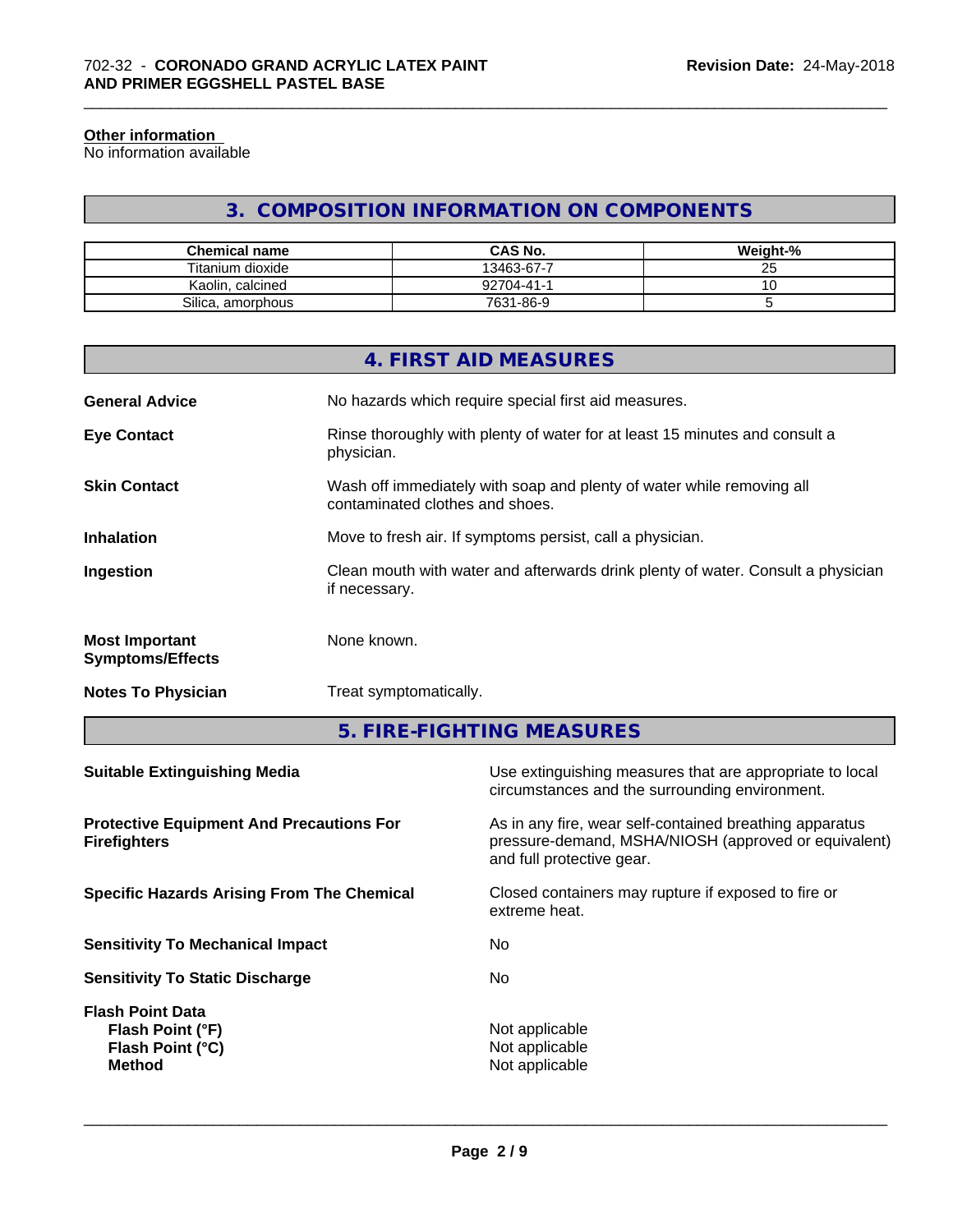#### **Flammability Limits In Air**

**Lower flammability limit:** Not applicable **Upper flammability limit:** Not applicable

\_\_\_\_\_\_\_\_\_\_\_\_\_\_\_\_\_\_\_\_\_\_\_\_\_\_\_\_\_\_\_\_\_\_\_\_\_\_\_\_\_\_\_\_\_\_\_\_\_\_\_\_\_\_\_\_\_\_\_\_\_\_\_\_\_\_\_\_\_\_\_\_\_\_\_\_\_\_\_\_\_\_\_\_\_\_\_\_\_\_\_\_\_

**NFPA Health:** 1 **Flammability:** 0 **Instability:** 0 **Special:** Not Applicable

#### **NFPA Legend**

- 0 Not Hazardous
- 1 Slightly
- 2 Moderate
- 3 High
- 4 Severe

*The ratings assigned are only suggested ratings, the contractor/employer has ultimate responsibilities for NFPA ratings where this system is used.*

*Additional information regarding the NFPA rating system is available from the National Fire Protection Agency (NFPA) at www.nfpa.org.*

### **6. ACCIDENTAL RELEASE MEASURES**

| <b>Personal Precautions</b>      | Avoid contact with skin, eyes and clothing. Ensure adequate ventilation.                                                                                                         |
|----------------------------------|----------------------------------------------------------------------------------------------------------------------------------------------------------------------------------|
| <b>Other Information</b>         | Prevent further leakage or spillage if safe to do so.                                                                                                                            |
| <b>Environmental precautions</b> | See Section 12 for additional Ecological Information.                                                                                                                            |
| <b>Methods for Cleaning Up</b>   | Soak up with inert absorbent material. Sweep up and shovel into suitable<br>containers for disposal.                                                                             |
|                                  | 7. HANDLING AND STORAGE                                                                                                                                                          |
| Handling                         | Avoid contact with skin, eyes and clothing. Avoid breathing vapors, spray mists or<br>sanding dust. In case of insufficient ventilation, wear suitable respiratory<br>equipment. |
| <b>Storage</b>                   | Keep container tightly closed. Keep out of the reach of children.                                                                                                                |
| <b>Incompatible Materials</b>    | No information available                                                                                                                                                         |
|                                  |                                                                                                                                                                                  |

**8. EXPOSURE CONTROLS/PERSONAL PROTECTION**

#### **Exposure Limits**

| <b>Chemical name</b> | <b>ACGIH TLV</b>  | <b>OSHA PEL</b>                   |
|----------------------|-------------------|-----------------------------------|
| Titanium dioxide     | TWA<br>10 ma/mª - | <b>TWA</b><br>$15 \text{ ma/m}^3$ |
| Silica.<br>amorphous | N/E               | TWA<br>20 mppcf                   |

#### **Legend**

ACGIH - American Conference of Governmental Industrial Hygienists Exposure Limits OSHA - Occupational Safety & Health Administration Exposure Limits N/E - Not Established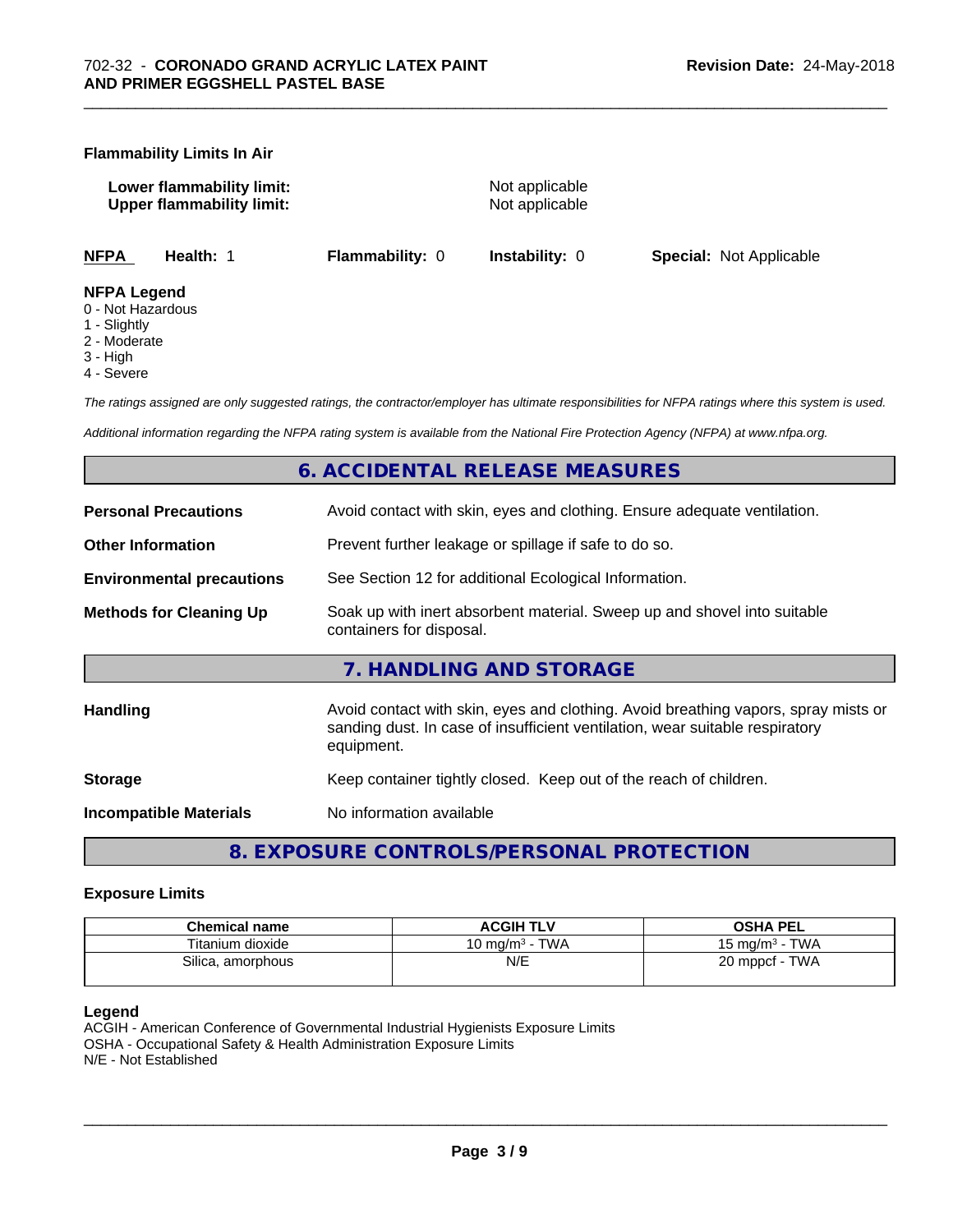| <b>Engineering Measures</b>          | Ensure adequate ventilation, especially in confined areas.                                                                          |  |
|--------------------------------------|-------------------------------------------------------------------------------------------------------------------------------------|--|
| <b>Personal Protective Equipment</b> |                                                                                                                                     |  |
| <b>Eye/Face Protection</b>           | Safety glasses with side-shields.                                                                                                   |  |
| <b>Skin Protection</b>               | Protective gloves and impervious clothing.                                                                                          |  |
| <b>Respiratory Protection</b>        | In case of insufficient ventilation wear suitable respiratory equipment.                                                            |  |
| <b>Hygiene Measures</b>              | Avoid contact with skin, eyes and clothing. Remove and wash contaminated<br>clothing before re-use. Wash thoroughly after handling. |  |

\_\_\_\_\_\_\_\_\_\_\_\_\_\_\_\_\_\_\_\_\_\_\_\_\_\_\_\_\_\_\_\_\_\_\_\_\_\_\_\_\_\_\_\_\_\_\_\_\_\_\_\_\_\_\_\_\_\_\_\_\_\_\_\_\_\_\_\_\_\_\_\_\_\_\_\_\_\_\_\_\_\_\_\_\_\_\_\_\_\_\_\_\_

## **9. PHYSICAL AND CHEMICAL PROPERTIES**

| Appearance                           | liquid                   |
|--------------------------------------|--------------------------|
| Odor                                 | little or no odor        |
| <b>Odor Threshold</b>                | No information available |
| Density (Ibs/gal)                    | $10.8 - 10.9$            |
| <b>Specific Gravity</b>              | $1.29 - 1.31$            |
| рH                                   | No information available |
| <b>Viscosity (cps)</b>               | No information available |
| Solubility(ies)                      | No information available |
| <b>Water solubility</b>              | No information available |
| <b>Evaporation Rate</b>              | No information available |
| Vapor pressure @20 °C (kPa)          | No information available |
| Vapor density                        | No information available |
| Wt. % Solids                         | $45 - 55$                |
| Vol. % Solids                        | $30 - 40$                |
| Wt. % Volatiles                      | $45 - 55$                |
| Vol. % Volatiles                     | $60 - 70$                |
| <b>VOC Regulatory Limit (g/L)</b>    | < 50                     |
| <b>Boiling Point (°F)</b>            | 212                      |
| <b>Boiling Point (°C)</b>            | 100                      |
| <b>Freezing Point (°F)</b>           | 32                       |
| <b>Freezing Point (°C)</b>           | 0                        |
| Flash Point (°F)                     | Not applicable           |
| Flash Point (°C)                     | Not applicable           |
| <b>Method</b>                        | Not applicable           |
| <b>Flammability (solid, gas)</b>     | Not applicable           |
| <b>Upper flammability limit:</b>     | Not applicable           |
| Lower flammability limit:            | Not applicable           |
| <b>Autoignition Temperature (°F)</b> | No information available |
| <b>Autoignition Temperature (°C)</b> | No information available |
| Decomposition Temperature (°F)       | No information available |
| Decomposition Temperature (°C)       | No information available |
| <b>Partition coefficient</b>         | No information available |

## **10. STABILITY AND REACTIVITY**

**Reactivity Not Applicable** Not Applicable

**Chemical Stability Chemical Stability** Stable under normal conditions.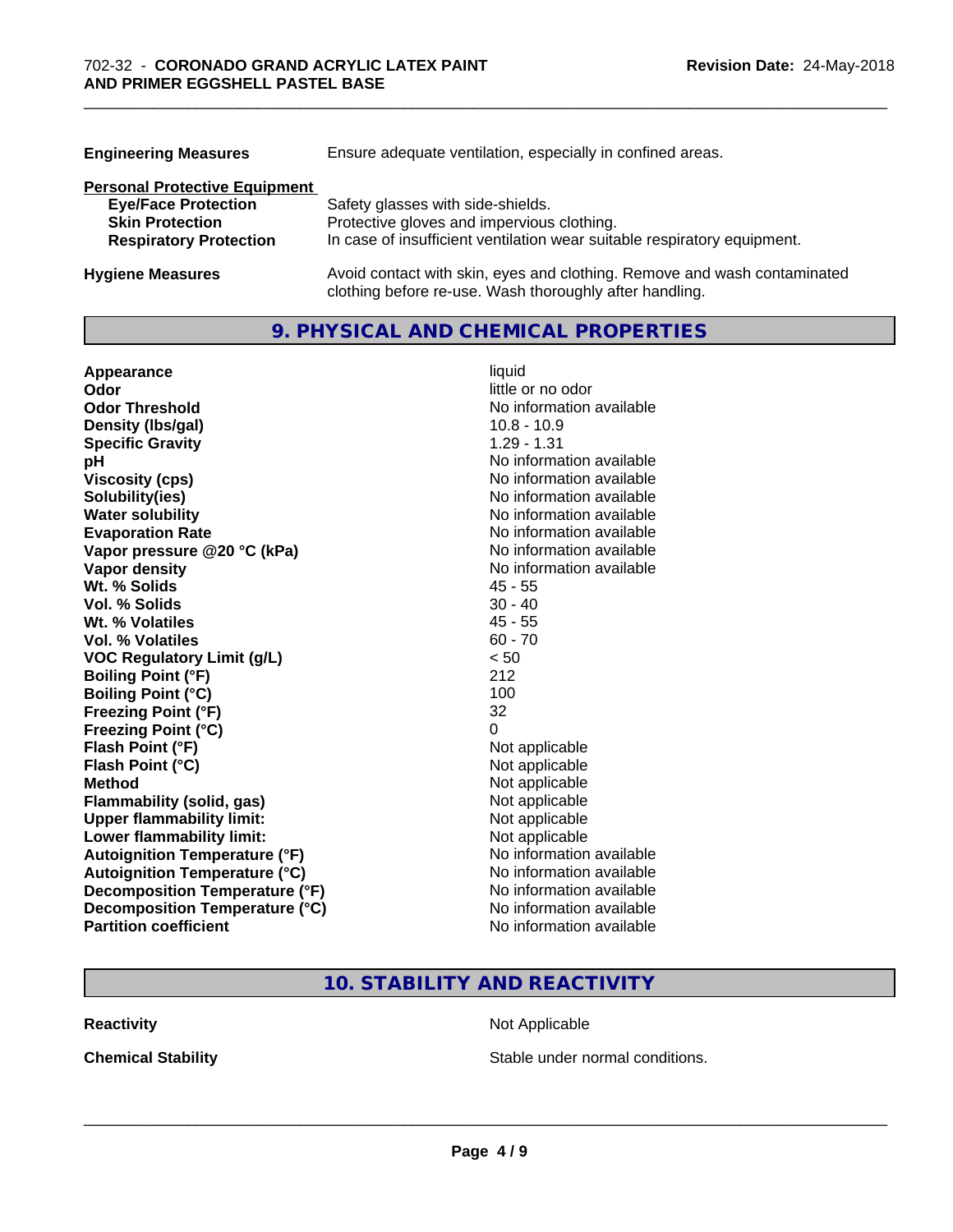| <b>Conditions to avoid</b><br>Prevent from freezing.                                                                                                                                                                                                                                                                                                                                                                                                                                                                                                                                                                                                                                                                                                                                                                                                                                                                                                        |
|-------------------------------------------------------------------------------------------------------------------------------------------------------------------------------------------------------------------------------------------------------------------------------------------------------------------------------------------------------------------------------------------------------------------------------------------------------------------------------------------------------------------------------------------------------------------------------------------------------------------------------------------------------------------------------------------------------------------------------------------------------------------------------------------------------------------------------------------------------------------------------------------------------------------------------------------------------------|
|                                                                                                                                                                                                                                                                                                                                                                                                                                                                                                                                                                                                                                                                                                                                                                                                                                                                                                                                                             |
| No materials to be especially mentioned.<br><b>Incompatible Materials</b>                                                                                                                                                                                                                                                                                                                                                                                                                                                                                                                                                                                                                                                                                                                                                                                                                                                                                   |
| <b>Hazardous Decomposition Products</b><br>None under normal use.                                                                                                                                                                                                                                                                                                                                                                                                                                                                                                                                                                                                                                                                                                                                                                                                                                                                                           |
| None under normal conditions of use.<br>Possibility of hazardous reactions                                                                                                                                                                                                                                                                                                                                                                                                                                                                                                                                                                                                                                                                                                                                                                                                                                                                                  |
| 11. TOXICOLOGICAL INFORMATION                                                                                                                                                                                                                                                                                                                                                                                                                                                                                                                                                                                                                                                                                                                                                                                                                                                                                                                               |
| <b>Product Information</b>                                                                                                                                                                                                                                                                                                                                                                                                                                                                                                                                                                                                                                                                                                                                                                                                                                                                                                                                  |
| Information on likely routes of exposure                                                                                                                                                                                                                                                                                                                                                                                                                                                                                                                                                                                                                                                                                                                                                                                                                                                                                                                    |
| <b>Principal Routes of Exposure</b><br>Eye contact, skin contact and inhalation.                                                                                                                                                                                                                                                                                                                                                                                                                                                                                                                                                                                                                                                                                                                                                                                                                                                                            |
| <b>Acute Toxicity</b>                                                                                                                                                                                                                                                                                                                                                                                                                                                                                                                                                                                                                                                                                                                                                                                                                                                                                                                                       |
| <b>Product Information</b><br>No information available                                                                                                                                                                                                                                                                                                                                                                                                                                                                                                                                                                                                                                                                                                                                                                                                                                                                                                      |
| Symptoms related to the physical, chemical and toxicological characteristics                                                                                                                                                                                                                                                                                                                                                                                                                                                                                                                                                                                                                                                                                                                                                                                                                                                                                |
| No information available<br><b>Symptoms</b>                                                                                                                                                                                                                                                                                                                                                                                                                                                                                                                                                                                                                                                                                                                                                                                                                                                                                                                 |
| Delayed and immediate effects as well as chronic effects from short and long-term exposure                                                                                                                                                                                                                                                                                                                                                                                                                                                                                                                                                                                                                                                                                                                                                                                                                                                                  |
| May cause slight irritation.<br>Eye contact<br>Substance may cause slight skin irritation. Prolonged or repeated contact may dry<br><b>Skin contact</b><br>skin and cause irritation.<br>Inhalation<br>May cause irritation of respiratory tract.<br>Ingestion may cause gastrointestinal irritation, nausea, vomiting and diarrhea.<br>Ingestion<br>No information available<br><b>Sensitization</b><br>No information available.<br><b>Neurological Effects</b><br><b>Mutagenic Effects</b><br>No information available.<br><b>Reproductive Effects</b><br>No information available.<br><b>Developmental Effects</b><br>No information available.<br><b>Target organ effects</b><br>No information available.<br><b>STOT - single exposure</b><br>No information available.<br>No information available.<br><b>STOT - repeated exposure</b><br>Other adverse effects<br>No information available.<br>No information available<br><b>Aspiration Hazard</b> |
| <b>Numerical measures of toxicity</b>                                                                                                                                                                                                                                                                                                                                                                                                                                                                                                                                                                                                                                                                                                                                                                                                                                                                                                                       |
| The following values are calculated based on chapter 3.1 of the GHS document                                                                                                                                                                                                                                                                                                                                                                                                                                                                                                                                                                                                                                                                                                                                                                                                                                                                                |
| 19347 mg/kg<br><b>ATEmix (oral)</b><br>133733<br><b>ATEmix (dermal)</b>                                                                                                                                                                                                                                                                                                                                                                                                                                                                                                                                                                                                                                                                                                                                                                                                                                                                                     |
| <b>Component Information</b>                                                                                                                                                                                                                                                                                                                                                                                                                                                                                                                                                                                                                                                                                                                                                                                                                                                                                                                                |
| Titanium dioxide<br>LD50 Oral: > 10000 mg/kg (Rat)<br>Silica, amorphous<br>LD50 Oral: > 5000 mg/kg (Rat)                                                                                                                                                                                                                                                                                                                                                                                                                                                                                                                                                                                                                                                                                                                                                                                                                                                    |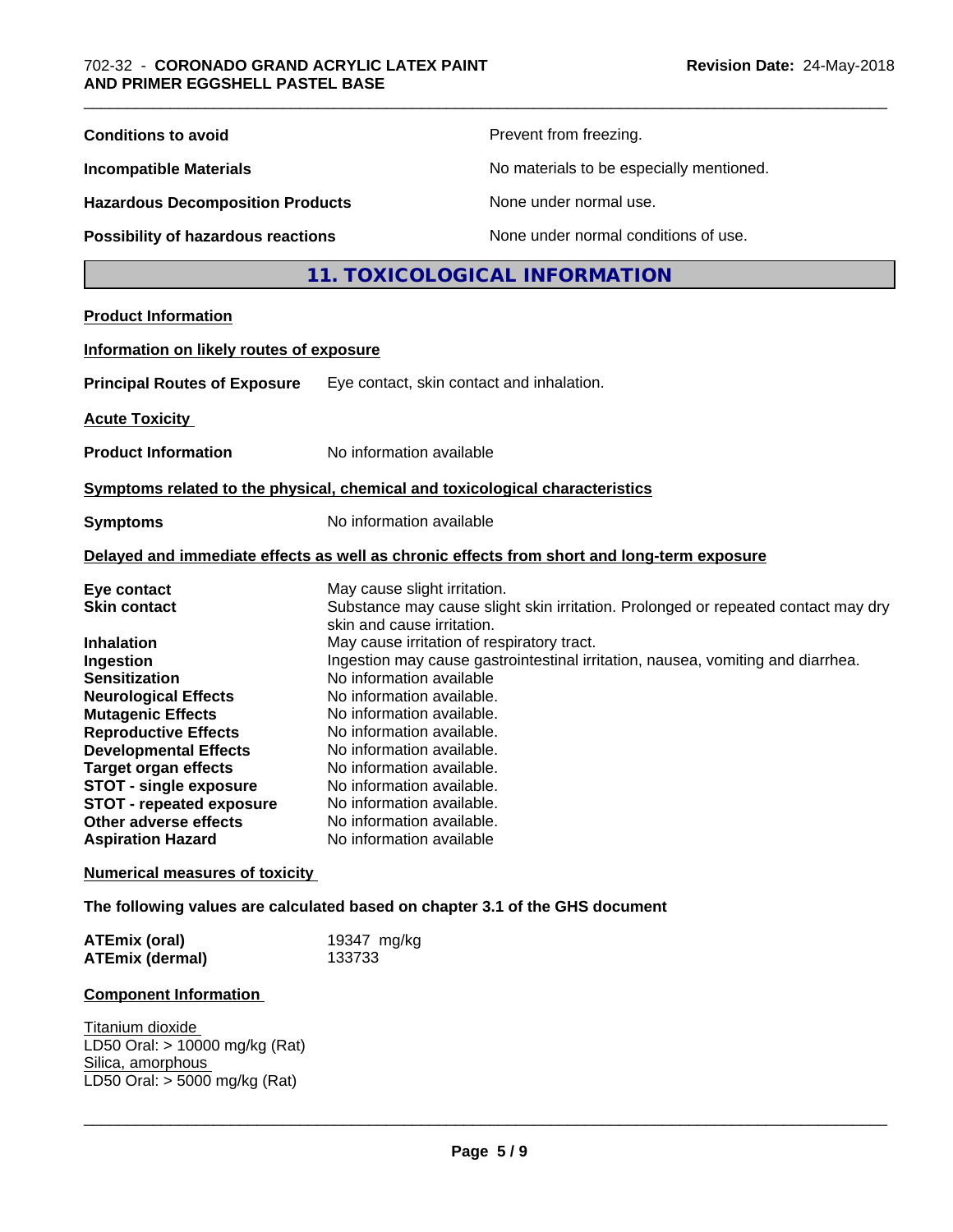LD50 Dermal: 2,000 mg/kg (Rabbit) LC50 Inhalation (Dust): > 2 mg/L

#### **Carcinogenicity**

*The information below indicateswhether each agency has listed any ingredient as a carcinogen:.*

| <b>Chemical</b><br>name          | <b>IARC</b>                 | <b>NTP</b> | $\sim$ $\sim$<br>UJ⊓r |  |
|----------------------------------|-----------------------------|------------|-----------------------|--|
|                                  | <br>2B<br>Human<br>Possible |            | Listed                |  |
| .<br>. dioxide<br><b>itanium</b> | Carcinogen                  |            |                       |  |

\_\_\_\_\_\_\_\_\_\_\_\_\_\_\_\_\_\_\_\_\_\_\_\_\_\_\_\_\_\_\_\_\_\_\_\_\_\_\_\_\_\_\_\_\_\_\_\_\_\_\_\_\_\_\_\_\_\_\_\_\_\_\_\_\_\_\_\_\_\_\_\_\_\_\_\_\_\_\_\_\_\_\_\_\_\_\_\_\_\_\_\_\_

• Although IARC has classified titanium dioxide as possibly carcinogenic to humans (2B), their summary concludes: "No significant exposure to titanium dioxide is thought to occur during the use of products in which titanium dioxide is bound to other materials, such as paint."

#### **Legend**

IARC - International Agency for Research on Cancer NTP - National Toxicity Program OSHA - Occupational Safety & Health Administration

**12. ECOLOGICAL INFORMATION**

### **Ecotoxicity Effects**

The environmental impact of this product has not been fully investigated.

#### **Product Information**

#### **Acute Toxicity to Fish**

No information available

#### **Acute Toxicity to Aquatic Invertebrates**

No information available

#### **Acute Toxicity to Aquatic Plants**

No information available

#### **Persistence / Degradability**

No information available.

#### **Bioaccumulation**

No information available.

#### **Mobility in Environmental Media**

No information available.

#### **Ozone**

No information available

#### **Component Information**

#### **Acute Toxicity to Fish**

Titanium dioxide

 $LC50:$  > 1000 mg/L (Fathead Minnow - 96 hr.)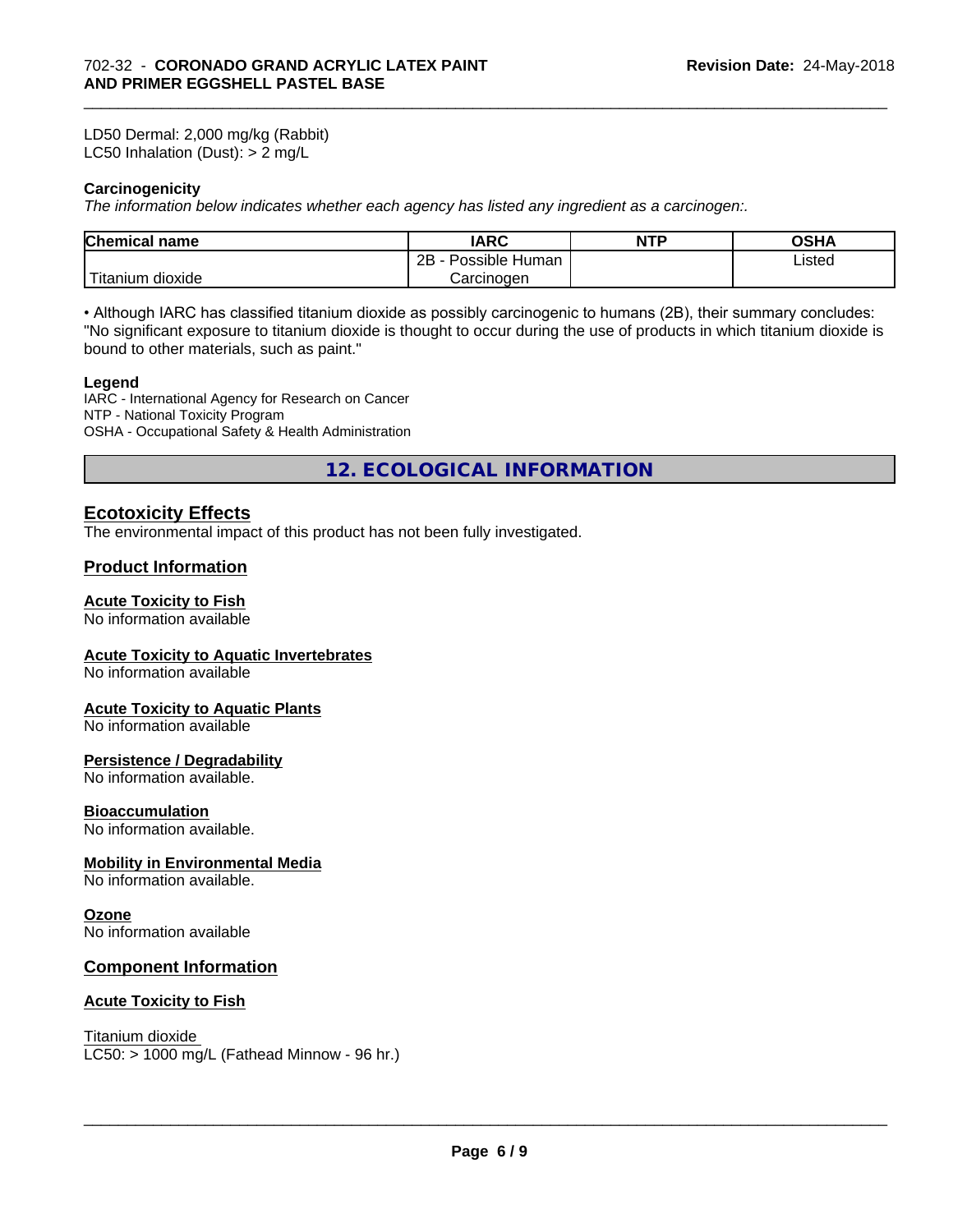#### **Acute Toxicity to Aquatic Invertebrates**

No information available

#### **Acute Toxicity to Aquatic Plants**

No information available

|                              | 13. DISPOSAL CONSIDERATIONS                                                                                                                                                                                               |
|------------------------------|---------------------------------------------------------------------------------------------------------------------------------------------------------------------------------------------------------------------------|
| <b>Waste Disposal Method</b> | Dispose of in accordance with federal, state, and local regulations. Local<br>requirements may vary, consult your sanitation department or state-designated<br>environmental protection agency for more disposal options. |
|                              | 14. TRANSPORT INFORMATION                                                                                                                                                                                                 |
| <b>DOT</b>                   | Not regulated                                                                                                                                                                                                             |
| <b>ICAO / IATA</b>           | Not regulated                                                                                                                                                                                                             |
| <b>IMDG/IMO</b>              | Not regulated                                                                                                                                                                                                             |
|                              | <b>15. REGULATORY INFORMATION</b>                                                                                                                                                                                         |
|                              |                                                                                                                                                                                                                           |

\_\_\_\_\_\_\_\_\_\_\_\_\_\_\_\_\_\_\_\_\_\_\_\_\_\_\_\_\_\_\_\_\_\_\_\_\_\_\_\_\_\_\_\_\_\_\_\_\_\_\_\_\_\_\_\_\_\_\_\_\_\_\_\_\_\_\_\_\_\_\_\_\_\_\_\_\_\_\_\_\_\_\_\_\_\_\_\_\_\_\_\_\_

#### **International Inventories**

| <b>TSCA: United States</b> | Yes - All components are listed or exempt. |
|----------------------------|--------------------------------------------|
| <b>DSL: Canada</b>         | Yes - All components are listed or exempt. |

#### **Federal Regulations**

| SARA 311/312 hazardous categorization |  |
|---------------------------------------|--|
|---------------------------------------|--|

| Acute health hazard               | No |
|-----------------------------------|----|
| Chronic Health Hazard             | Nο |
| Fire hazard                       | N٥ |
| Sudden release of pressure hazard | Nο |
| Reactive Hazard                   | N٥ |

#### **SARA 313**

Section 313 of Title III of the Superfund Amendments and Reauthorization Act of 1986 (SARA). This product contains a chemical or chemicals which are subject to the reporting requirements of the Act and Title 40 of the Code of Federal Regulations, Part 372:

*None*

## **Clean Air Act,Section 112 Hazardous Air Pollutants (HAPs) (see 40 CFR 61)**

This product contains the following HAPs:

*None*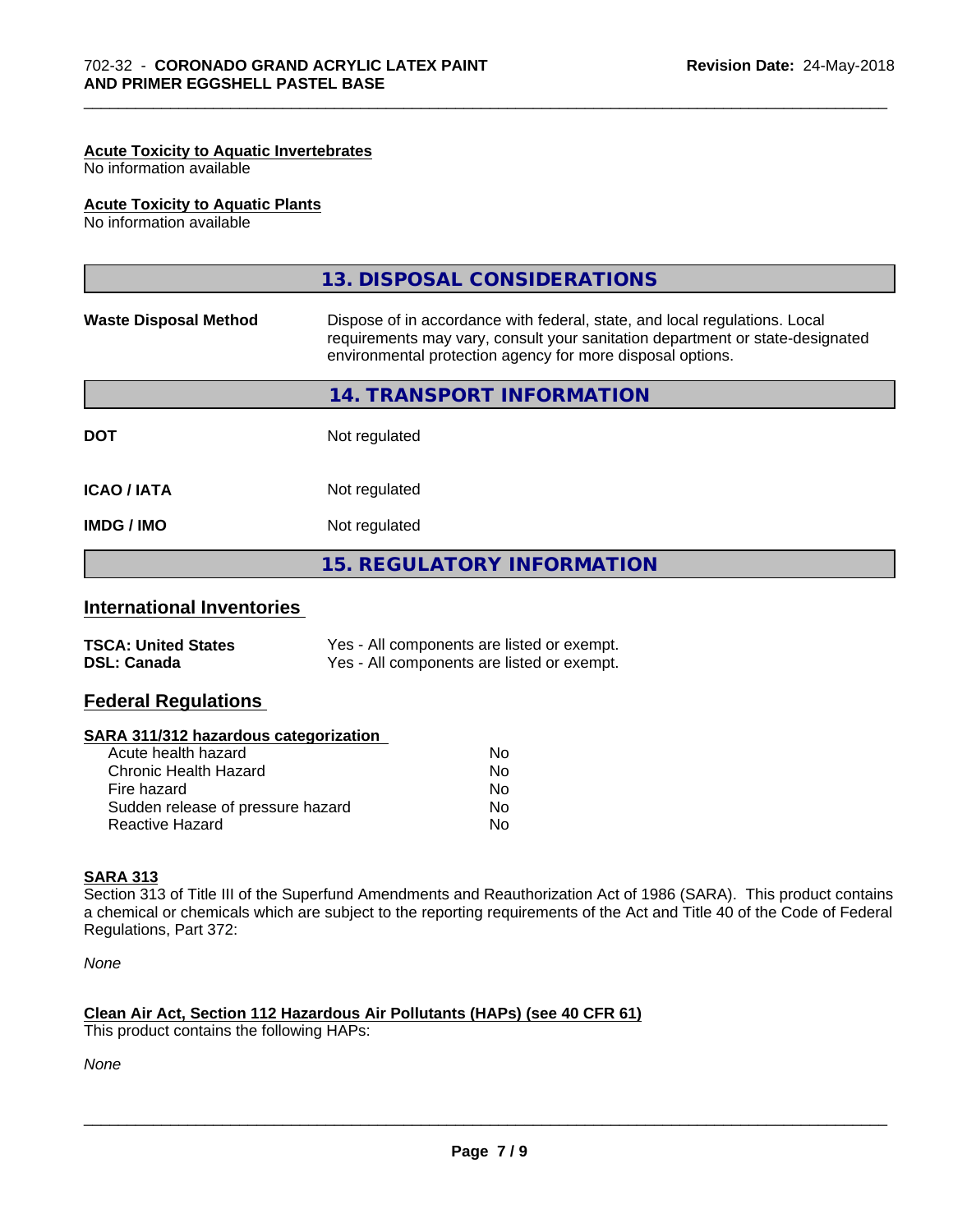#### **US State Regulations**

#### **California Proposition 65**

**A** WARNING: Cancer and Reproductive Harm– www.P65warnings.ca.gov

#### **State Right-to-Know**

| Chemical<br>name                       | - -<br>3081100 <b>11</b> 0<br>IVIA<br>aunuscus | <b>Jerse</b> v<br><b>Nev</b> | าnsvlvania |
|----------------------------------------|------------------------------------------------|------------------------------|------------|
| $-$<br>.<br>dioxide<br>.um<br>. itanii |                                                |                              |            |
| Silica.<br>. amorphous                 |                                                |                              |            |

\_\_\_\_\_\_\_\_\_\_\_\_\_\_\_\_\_\_\_\_\_\_\_\_\_\_\_\_\_\_\_\_\_\_\_\_\_\_\_\_\_\_\_\_\_\_\_\_\_\_\_\_\_\_\_\_\_\_\_\_\_\_\_\_\_\_\_\_\_\_\_\_\_\_\_\_\_\_\_\_\_\_\_\_\_\_\_\_\_\_\_\_\_

**Legend**

X - Listed

| 16. OTHER INFORMATION                                                                                                                                                                                       |           |                                                                            |                      |                                                                                                                                               |  |  |
|-------------------------------------------------------------------------------------------------------------------------------------------------------------------------------------------------------------|-----------|----------------------------------------------------------------------------|----------------------|-----------------------------------------------------------------------------------------------------------------------------------------------|--|--|
| HMIS -                                                                                                                                                                                                      | Health: 1 | <b>Flammability: 0</b>                                                     | <b>Reactivity: 0</b> | $PPE: -$                                                                                                                                      |  |  |
| <b>HMIS Legend</b><br>0 - Minimal Hazard<br>1 - Slight Hazard<br>2 - Moderate Hazard<br>3 - Serious Hazard<br>4 - Severe Hazard<br>* - Chronic Hazard<br>present under the actual normal conditions of use. |           | X - Consult your supervisor or S.O.P. for "Special" handling instructions. |                      | Note: The PPE rating has intentionally been left blank. Choose appropriate PPE that will protect employees from the hazards the material will |  |  |

*Caution: HMISÒ ratings are based on a 0-4 rating scale, with 0 representing minimal hazards or risks, and 4 representing significant hazards or risks. Although HMISÒ ratings are not required on MSDSs under 29 CFR 1910.1200, the preparer, has chosen to provide them. HMISÒ ratings are to be used only in conjunction with a fully implemented HMISÒ program by workers who have received appropriate HMISÒ training. HMISÒ is a registered trade and service mark of the NPCA. HMISÒ materials may be purchased exclusively from J. J. Keller (800) 327-6868.*

 **WARNING!** If you scrape, sand, or remove old paint, you may release lead dust. LEAD IS TOXIC. EXPOSURE TO LEAD DUST CAN CAUSE SERIOUS ILLNESS, SUCH AS BRAIN DAMAGE, ESPECIALLY IN CHILDREN. PREGNANT WOMEN SHOULD ALSO AVOID EXPOSURE. Wear a NIOSH approved respirator to control lead exposure. Clean up carefully with a HEPA vacuum and a wet mop. Before you start, find out how to protect yourself and your family by contacting the National Lead Information Hotline at 1-800-424-LEAD or log on to www.epa.gov/lead.

| <b>Prepared By</b>      | <b>Product Stewardship Department</b><br>Benjamin Moore & Co.<br>101 Paragon Drive<br>Montvale, NJ 07645<br>800-225-5554 |
|-------------------------|--------------------------------------------------------------------------------------------------------------------------|
| <b>Revision Date:</b>   | 24-May-2018                                                                                                              |
| <b>Revision Summary</b> | Not available                                                                                                            |